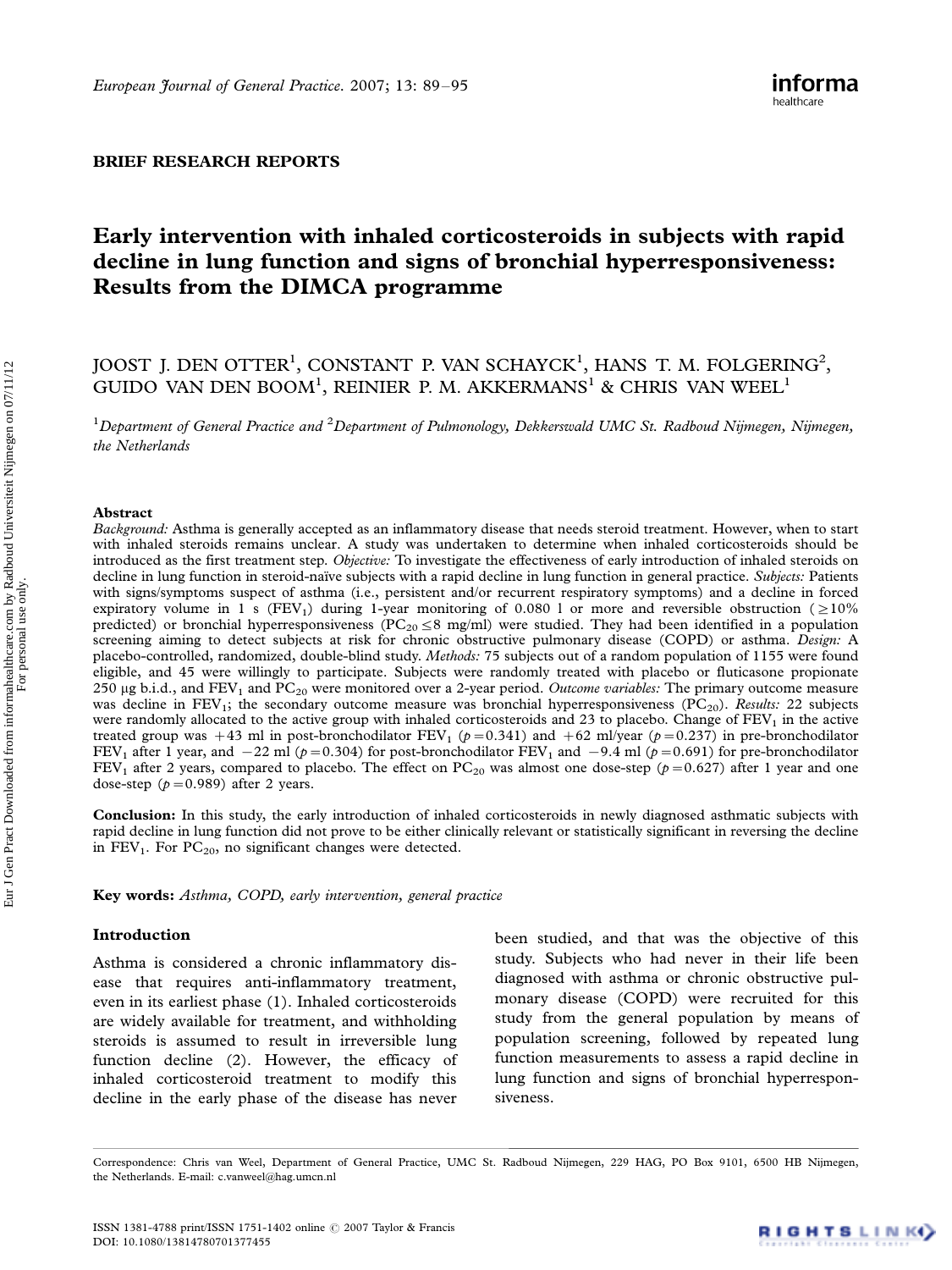### Methods

Fluticasone 250 mg b.i.d. was tested in a 2-year randomized, placebo-controlled study as part of the DIMCA programme (3). This paper reports the second part of this programme. Subjects were invited to participate if a decline in forced expiratory volume in 1 s  $(FEV<sub>1</sub>)$  of 0.080 l/year had been established during an observation of 12 months as well as the presence of 1) reversibility  $\geq 10\%$ predicted and/or 2) moderate bronchial hyperresponsiveness (i.e.,  $PC_{20} \leq 8$  mg/ml). Salbutamol 400 mg on demand was allowed as the only other concomitant respiratory medication. Exacerbations were treated with a fixed course of prednisolone and antibiotics. Informed consent was obtained from all subjects, and the local ethics committee approved the study.

All lung function measurements were carried out according to European Respiratory Society (4) standards. The primary study endpoint was decline in  $FEV<sub>1</sub>$ , and the secondary outcome measure was bronchial hyperresponsiveness  $(PC_{20})$ . The number of evaluable patients needed was 36 per treatment group ( $\beta$  = 0.80,  $\langle$  = 0.05). Both an "intent to treat" analysis and an explanatory analysis were done. Repeated measurement analyses were performed using the SAS ''PROC MIXED'' procedure. All tests were two tailed  $(p<0.05$  was considered statistically significant).

#### Results

Seventy-five subjects fulfilled the inclusion criteria, of whom 37 showed a  $PC_{20} \leq 8$  mg/ml, 13 a reversibility of  $\geq$  10%, while 25 fulfilled both. Forty-five subjects agreed to be included, 32 attended all scheduled follow-up assessments and 13 dropped out (six from the fluticasone group). There were no significant differences between the control group and intervention group, with the exceptions of FVC  $(3.933 +$ 0.777 vs  $4.218 \pm 1.176$ ), PC<sub>20</sub> geometric mean (7.46 vs 5.86), pack years  $(7.7 \pm 12.2 \text{ vs } 9.0 \pm 10.2)$  and symptom score  $(0.5 \pm 0.82 \text{ vs } 1.44 \pm 1.39)$ .

In Figure 1, the course of  $FEV<sub>1</sub>$  (post- and prebronchodilator) is shown. For the first year, a 43-ml difference in FEV<sub>1</sub> <sub>post</sub> ( $p = 0.341$ ) and 62 ml ( $p =$ 0.237) in  $FEV<sub>1 pre</sub>$  was demonstrated in favour of fluticasone. After 2 years, the differences were  $-22$  ml  $(p = 0.304)$  and  $-9.4$  ml  $(p = 0.691)$ , respectively.

Analysis of  $PC_{20}$  showed a non-significant difference over the first year of almost one dose-step in favour of fluticasone ( $p = 0.989$ ). After 2 years, a similar difference was found  $(p=0.989)$ . The explanatory analysis did not reveal results in another direction (Figure 2).

## Discussion

This study investigated the efficacy of early steroid treatment in subjects never in their life diagnosed by



Figure 1. Mean difference in  $FEV<sub>1 post</sub>$  from baseline for each point of measurement.